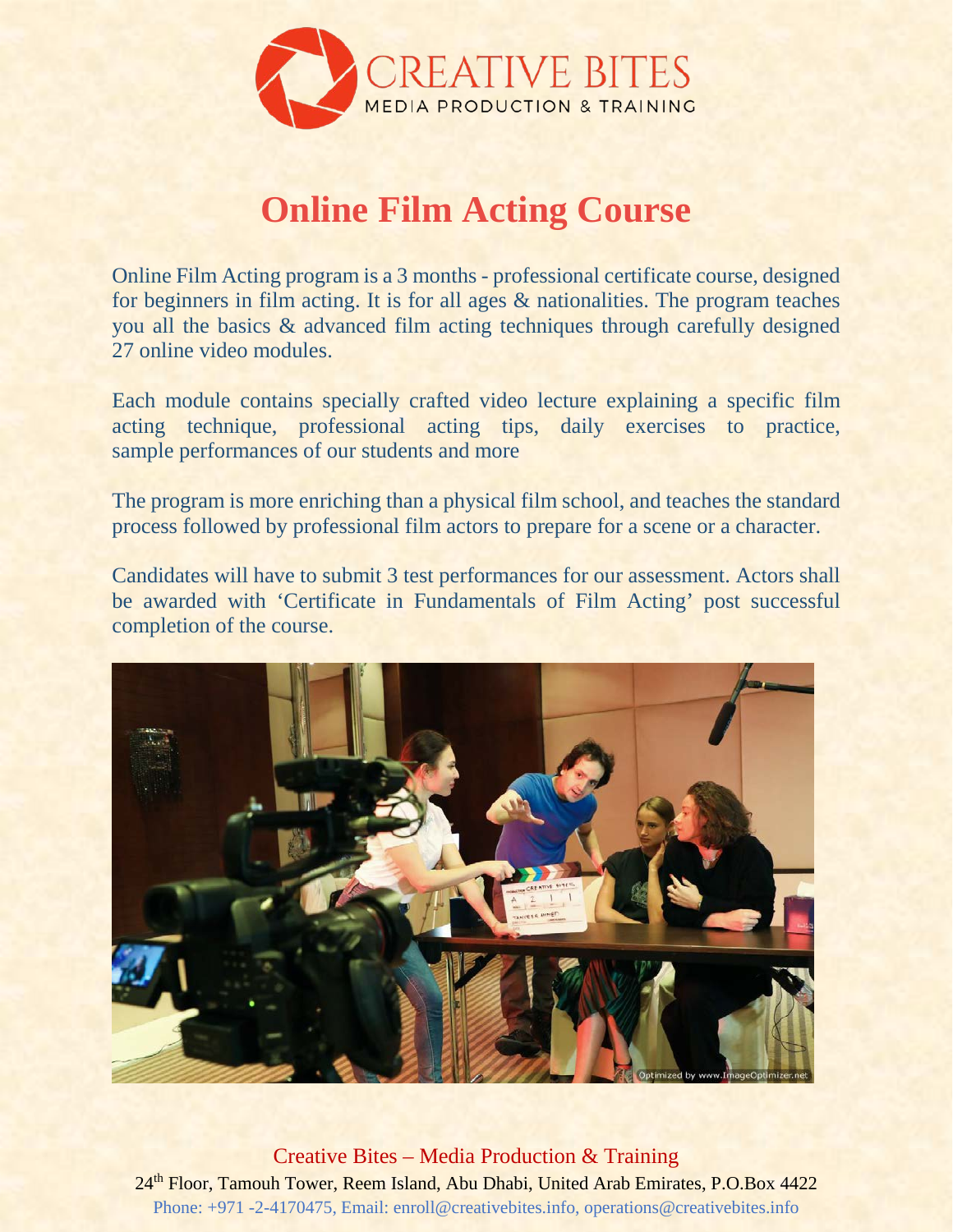

### **Syllabus & List of Modules**

**(27 Video Modules + Sample Performance)**

(Each module contains, specially designed video lectures, professional acting tips, exercises to practice at home, and sample performance of our actors)

#### **Introductory modules**

Module 1: Basic Introduction & How the program works Module 2: General Myth about film acting Module 3: How to get rid of fear of public Performance

#### **Fundamental concepts in Film Acting**

Module 4: Active imagination in film acting Module 5: Using real emotions in acting Module 6: Standard process of character preparation in film acting

### **Advanced techniques in Acting**

Module 7: Technique of labeling in acting Module 8: Subtext in film acting Module 9: Using Inner Monologues Module 10: Objective, super objective and motivation for a scene Module 11: Technique of embodying a character Module 12: Using Sense Memory during performance Module 13: Using Emotional Memory during performance Module 14: Technique of 'Magic if' Module 15: Voice Modulation & Voice pitch Module 16: Personality Blockage

#### **Specialized techniques for Camera Acting**

Module 17: Technique of quartering in film acting Module 18: Eye movements Module 19: Standard camera movement Module 20: Basic shooting setup

#### Creative Bites – Media Production & Training

24<sup>th</sup> Floor, Tamouh Tower, Reem Island, Abu Dhabi, United Arab Emirates, P.O.Box 4422 Phone: +971 -2-4170475, Email: enroll@creativebites.info, operations@creativebites.info